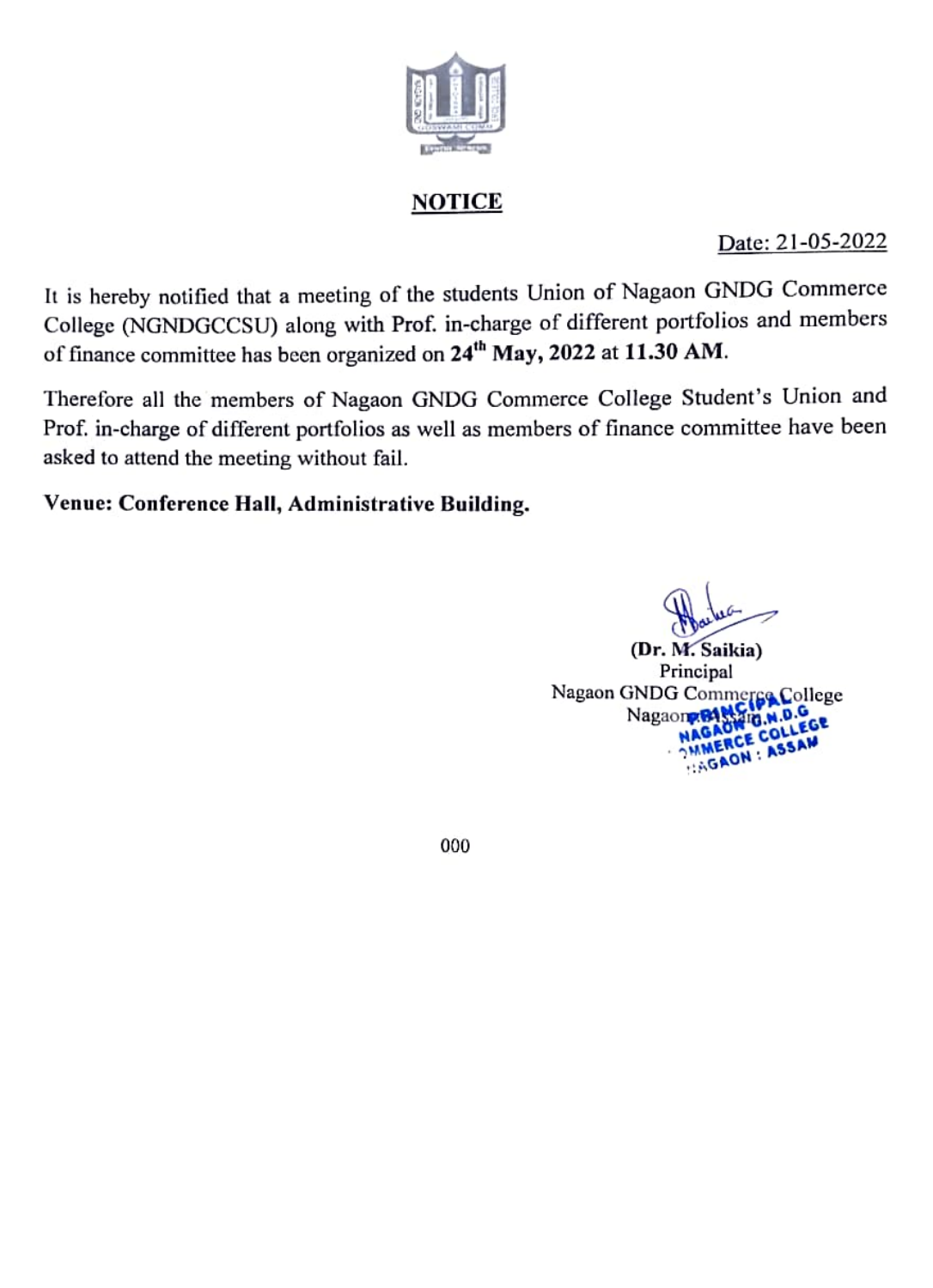

### Office of the Principal Nagaon GNDG Commerce College Nagaon : Assam.

#### **NOTICE**

#### Date: 07/02/2022

The following esteemed faculties are hereby entrusted as Prof-in-Charge of different sections of Nagaon GNDG Commerce College Students' Union Body for the session 2021-22, so that functioning of the Union Body can be channelized in the proper manner.

- 1. Cultural Section Prof-
- 2. College Magazine Prof-
- 3. Games and Sports Prof-
- 4. Debate and Symposium Prof-
- 5. Boys' Common Room Prof-
- 6 Girls' Common Room Prof-in-Charge Prof. Natasha Baruah

| in-Charge             | Prof. Bijumoni Patnak            |
|-----------------------|----------------------------------|
|                       | in-Charge - Dr. Jonali Sharma    |
|                       | in-Charge - Dr. Kalpendra Das    |
|                       | in-Charge - Dr. Prafulla Saikia  |
|                       | in-Charge - Prof. Umeswar Saikia |
| $\cdot$ $\sim$ $\sim$ | $D_{\text{max}}$ Natasha Dawrah  |

#### Sd/-

(Dr.M. Saikia) Principal, Nagaon GNDG Commerce College Nagaon: Assam.

#### Copy to:

- 1. Prof. Bijumoni Pathak
- 2. Dr. Jonali Sharma
- 3. Dr. Kalpendra Das
- 4. Dr. Prafulla Saikia
- 5. Prof. Umeswar Saikia
- 6. Prof. Natasha Baruah

Office File.

(Dr. M. Saikia) Principal, Nagaon GNDG Commerce College **NAGRUM GNOTO** NAGAON: ASSAM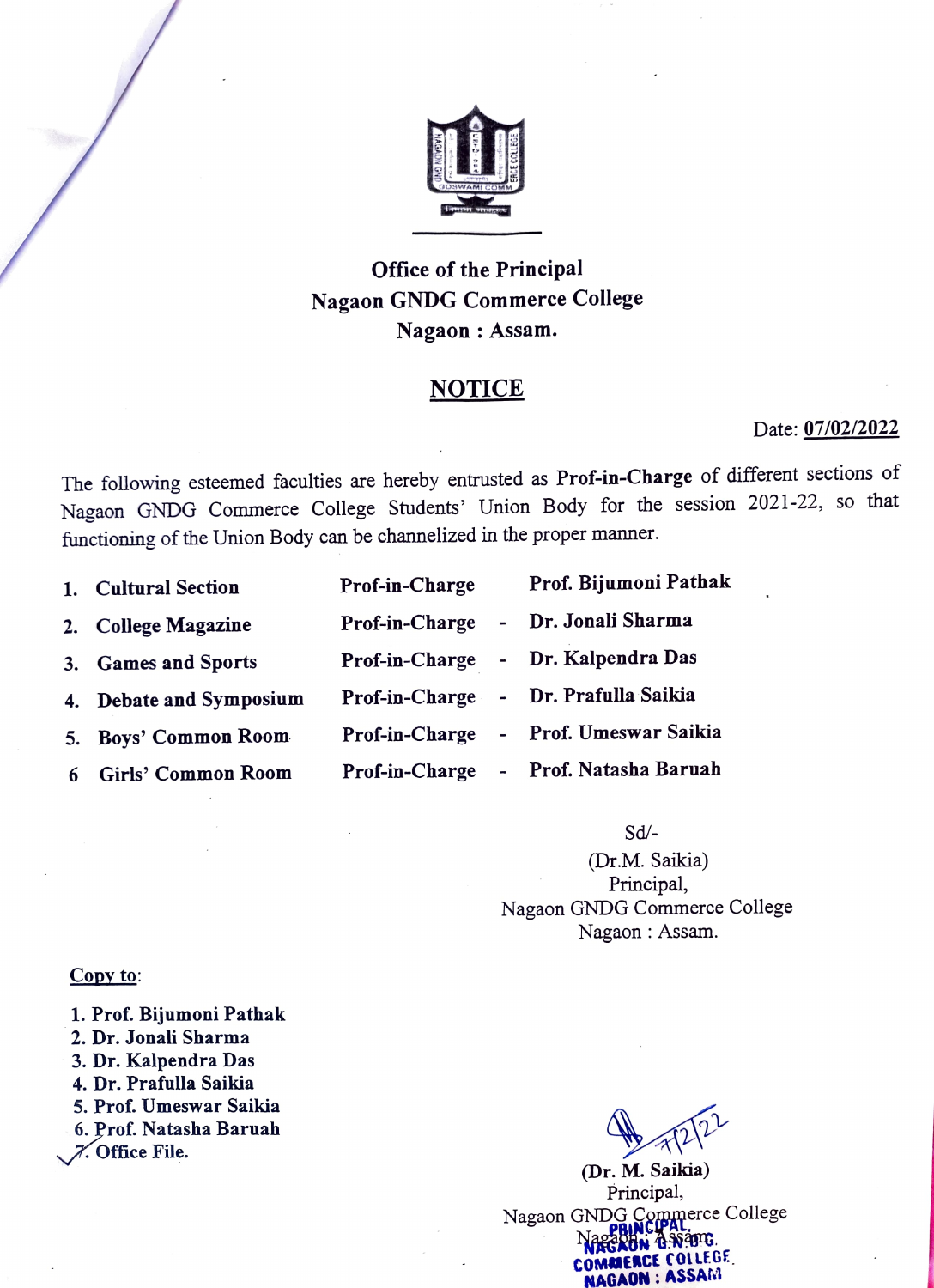

### Office of the Principal Nagaon GNDG Commerce College Nagaon: Assam.

# NOTICE

#### Date: 01-04-2022.

A Finance Committee is formed with the following members of the teaching staff of Nagaon G.N.D.G. Commerce College for the academic session 2022-23 & 2023-24.

| - Chairman                                                                                       |  |
|--------------------------------------------------------------------------------------------------|--|
| 2. Dr. Satyendra Kr. Pandey, Assistant Professor (S.G.) - Member $-\sqrt{\frac{25}{14}}\sqrt{2}$ |  |
| - Member $\triangle$ $(894)$                                                                     |  |
| - Member $-\sqrt{2\sqrt{4}}$                                                                     |  |
|                                                                                                  |  |

(Dr. M. Saikia) Principal Nagaon GNDG Commerce College Nagabincipal<br>NAGAON GNDG COMMERCE COLLEGE NAGAON :ASSAM